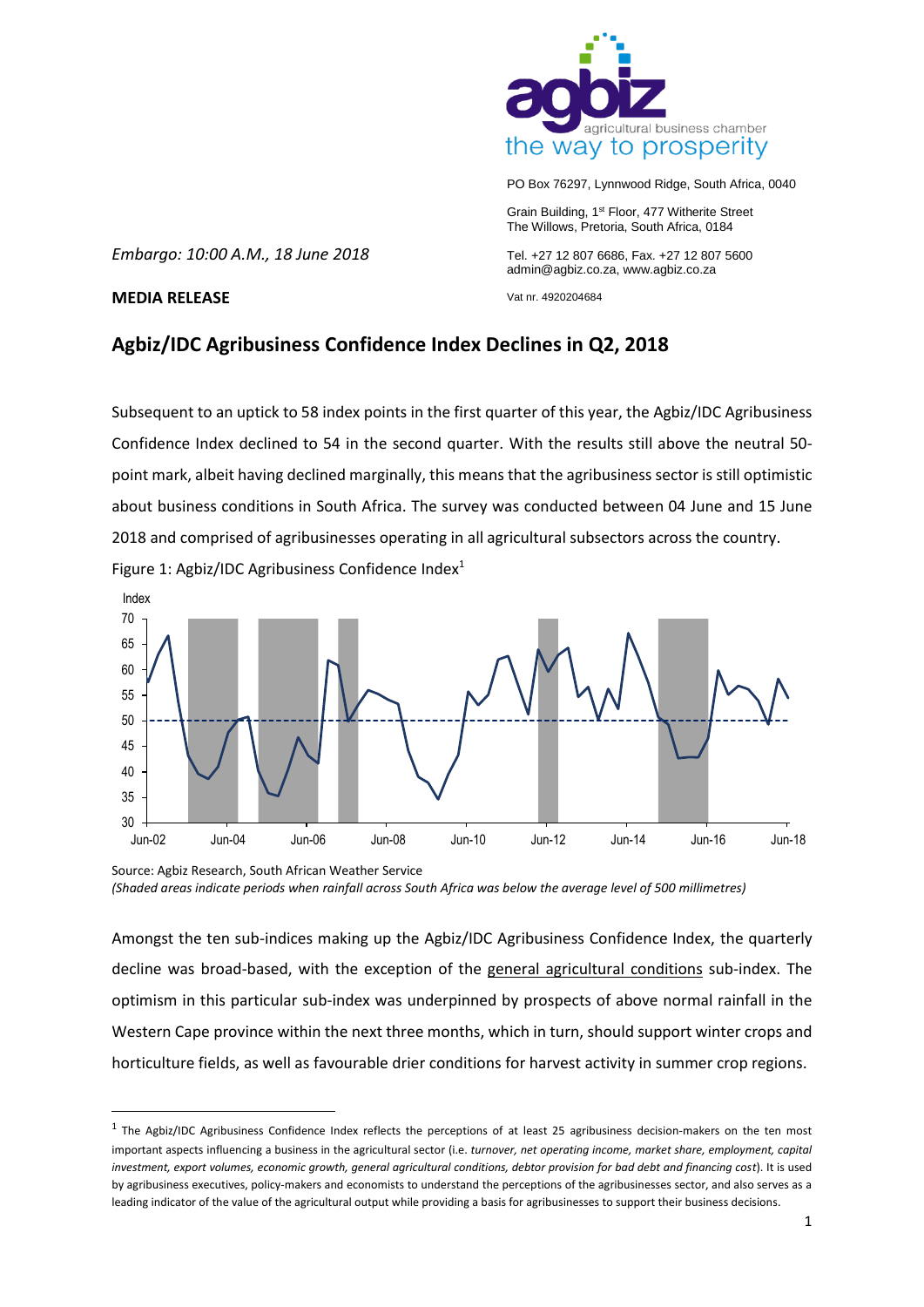Meanwhile, the turnover, net operating income, market share, employment, capital investment, the volume of exports, economic growth, debtor provision for bad debt and financing costs sub-indices were the key factors underlying the decline in confidence from the previous quarter.

#### **Discussion of the sub-indices**

Following a 10-index points increase to 78 in the first quarter of 2018, confidence regarding the turnover sub-index deteriorated to 64 points in the second quarter of this year. This could partially be explained by the expected decline in agricultural output this year, although some field crops are still at above-average levels, particularly grains and oilseeds. In a similar trend with the turnover sub-index, confidence in net operating income sub-index declined by 9 index point to 58 in the second quarter of 2018.

The market share of the business sub-index declined by 15 points from the previous quarter to 53. This despondency is due to a delayed harvest period in summer crops on the back of the late start of the season, as well as the aforementioned expected lower agricultural output. Case in point is the horticulture industry following the Western Cape drought, and to a lesser extent in the summer crop areas.

Confidence regarding employment in the agricultural sector retreated by 19 points to 56, which is the lowest level since the first quarter of 2017. This is unsurprising following a 3% y/y decline in agricultural employment in the first quarter of the year to 847 000 jobs. Moreover, the abovementioned decline in agricultural output will translate to reduced activity in the fields, which could limit the chances of increased employment in agriculture in the near term.

After improving to 68 points in the first quarter of 2018, the capital investments confidence declined by 4 points in the second quarter of 2018 to 64. The uncertainty regarding land reform policy was cited by respondents as one key factor behind the deterioration in confidence.

The perception regarding export volumes sub-index deteriorated further by 17 index points in the second quarter of 2018 to 39. This is largely due to decline in horticultural products output, as well as regulatory issues in livestock products such as ostrich meat (fresh and pre-cooked), which has been restricted to accessing the European Union market sine since 1 March 2018.

The perception regarding economic conditions weakened by 18 points in the second quarter of this year from the previous quarter to 50. The respondents' perceptions could have been influenced by